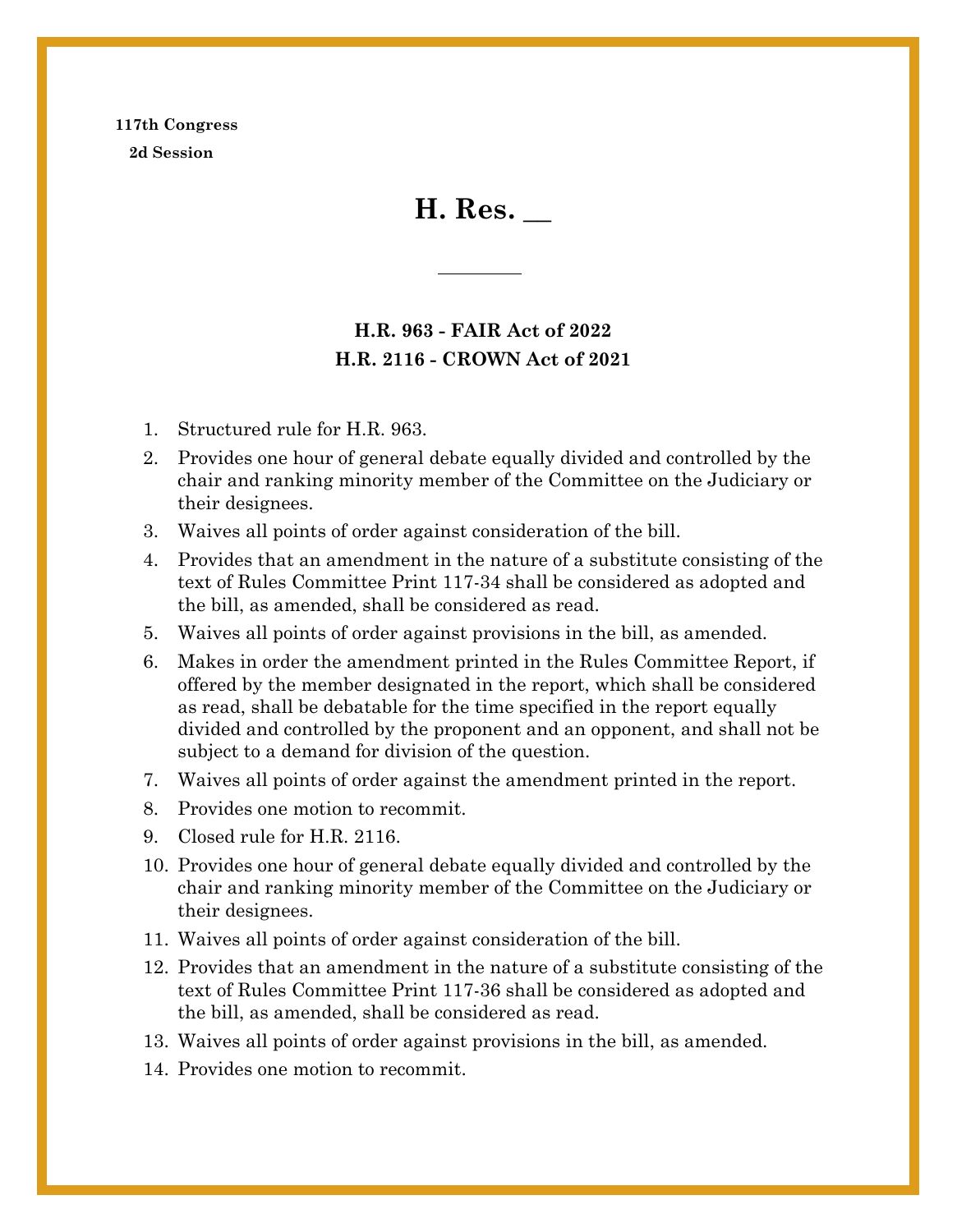## **RESOLUTION**

*Resolved,* That upon adoption of this resolution it shall be in order to consider in the House the bill (H.R. 963) to amend title 9 of the United States Code with respect to arbitration. All points of order against consideration of the bill are waived. In lieu of the amendment in the nature of a substitute recommended by the Committee on the Judiciary now printed in the bill, an amendment in the nature of a substitute consisting of the text of Rules Committee Print 117-34 shall be considered as adopted. The bill, as amended, shall be considered as read. All points of order against provisions in the bill, as amended, are waived. The previous question shall be considered as ordered on the bill, as amended, and on any amendment thereto, to final passage without intervening motion except: (1) one hour of debate equally divided and controlled by the chair and ranking minority member of the Committee on the Judiciary or their respective designees; (2) the further amendment printed in the report of the Committee on Rules accompanying this resolution, if offered by the Member designated in the report, which shall be in order without intervention of any point of order, shall be considered as read, shall be separately debatable for the time specified in the report equally divided and controlled by the proponent and an opponent, and shall not be subject to a demand for division of the question; and (3) one motion to recommit.

Sec. 2. Upon adoption of this resolution it shall be in order to consider in the House the bill (H.R. 2116) to prohibit discrimination based on an individual's texture or style of hair. All points of order against consideration of the bill are waived. In lieu of the amendment in the nature of a substitute recommended by the Committee on the Judiciary now printed in the bill, an amendment in the nature of a substitute consisting of the text of Rules Committee Print 117–36 shall be considered as adopted. The bill, as amended, shall be considered as read. All points of order against provisions in the bill, as amended, are waived. The previous question shall be considered as ordered on the bill, as amended, and on any further amendment thereto, to final passage without intervening motion except: (1) one hour of debate equally divided and controlled by the chair and ranking minority member of the Committee on the Judiciary or their respective designees; and (2) one motion to recommit.